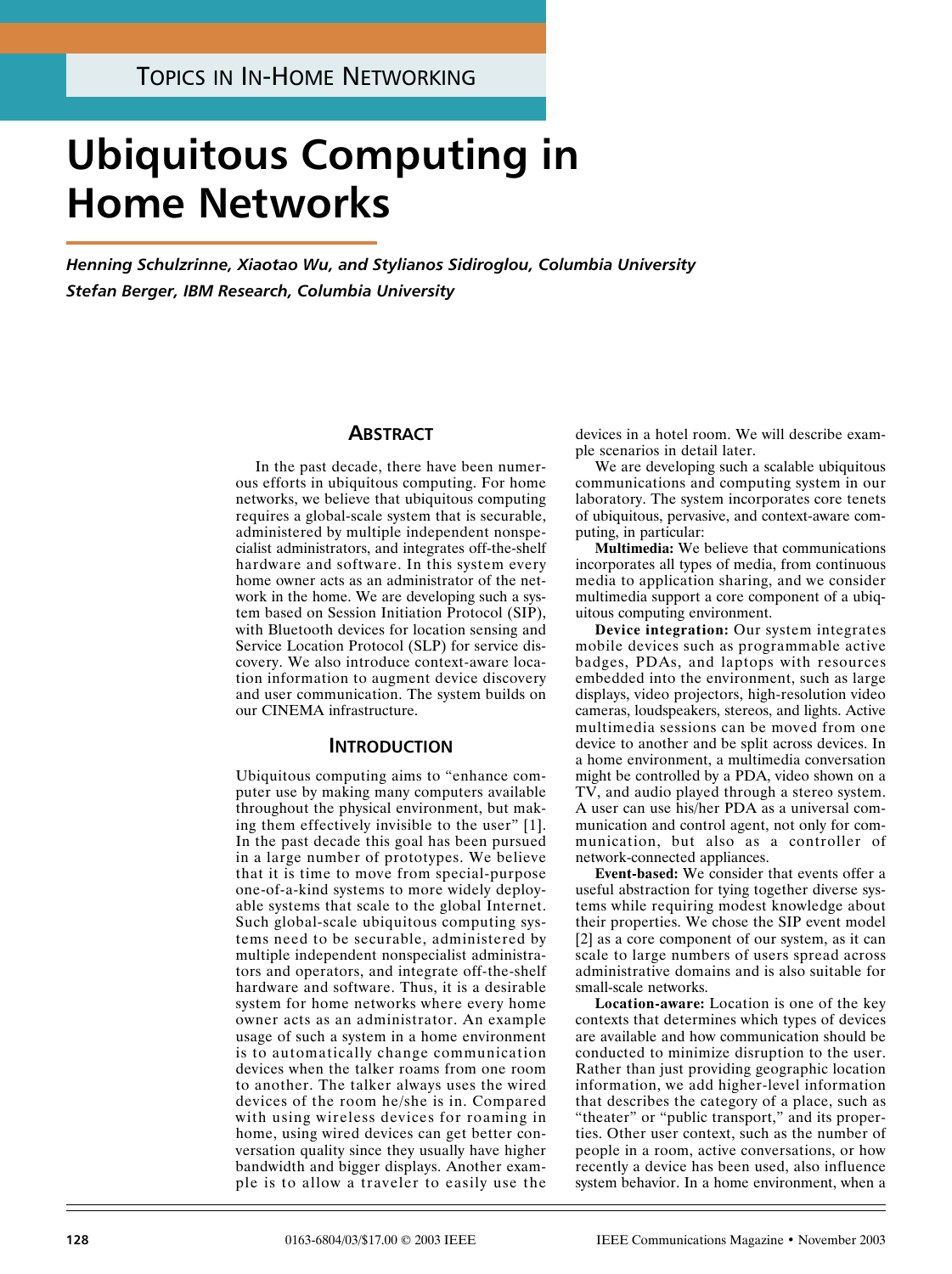

■ **Figure 1.** *Ubiquitous computing system architecture.* 

user is roaming from one room to another, the system will be aware of the user's location and enable the devices in the current room for conversation.

**Privacy-conscious:** We aim to give users maximum control over their incoming communication and the amount of information about their context that is revealed to others.

**Invisible to user:** Wherever possible, we delegate system behavior to user-defined policies rather than require direct user interaction. Policies can be generated dynamically by presence and location information.

The system is designed to support a range of activities, from home-based settings to collaboration between distant sites. It is designed so that participation only requires standard SIP speaking tools such as Microsoft Windows Messenger or even a basic cell or landline phone. Our system derives its scalability from the underlying SIP architecture. This article describes work in progress; we have implemented some of the core ideas and outline others below. It builds on our Columbia InterNet Extensible Multimedia Architecture (CINEMA) infrastructure for multimedia collaboration [3].

CINEMA is a set of SIP-based Internet multimedia servers for creating an enterprise Internet telephony and multimedia system. The core part of CINEMA is a SIP proxy, redirect, presence, and registration server named sipd, which can execute service scripts, such as Call Processing Language (CPL) scripts, SIP servlets, and SIP CGI scripts to perform call control services, such as follow-me and call screening. CINEMA also contains a SIP conference server and a SIP voicemail/unified messaging server. All the components of CINEMA are software-based and can run on a home PC.

The remainder of the article is organized as follows. We discuss earlier research in the area. We show our system architecture and explain how we determine and handle location information. Following that, we talk about our current prototype implementation. We then present our service scenario and explain the architectural components. Finally, we conclude this article.

# **RELATED WORK**

A number of projects in ubiquitous computing have motivated our work. Some examples are the Intelligent Room (MIT), the Interactive Workspaces Project (Stanford University), the Aura Project (CMU), and the Easy Living project (Microsoft). While these projects have successfully built systems that effectively interact with the user and the environment, they use proprietary systems and are primarily based on nonstandard protocols and are generally limited to a single organization or building. The work presented in this article is centered around open protocol standards like SIP, SLP [4], Bluetooth technology, and ongoing efforts in the Internet Engineering Task Force (IETF).

Location-based services have received much attention from wireless providers and are integrated into the Third Generation Partnership Project (3GPP) Universal Mobile Telecommunications System (UMTS) service architecture and Wireless Access Protocol (WAP) [5]. There are several efforts underway to establish a standard for positioning techniques and a standard for relaying location information. Proposals are offered by the Location Interoperability Forum (LIF) under the Mobile Location Protocol [6] and the Open GIS Consortium. The GEOPRIV working group in the IETF deals primarily with

*While these projects have successfully built systems that effectively interact with the user and the environment, they use proprietary systems and are primarily based on nonstandard protocols and are generally limited to a single organization or building.*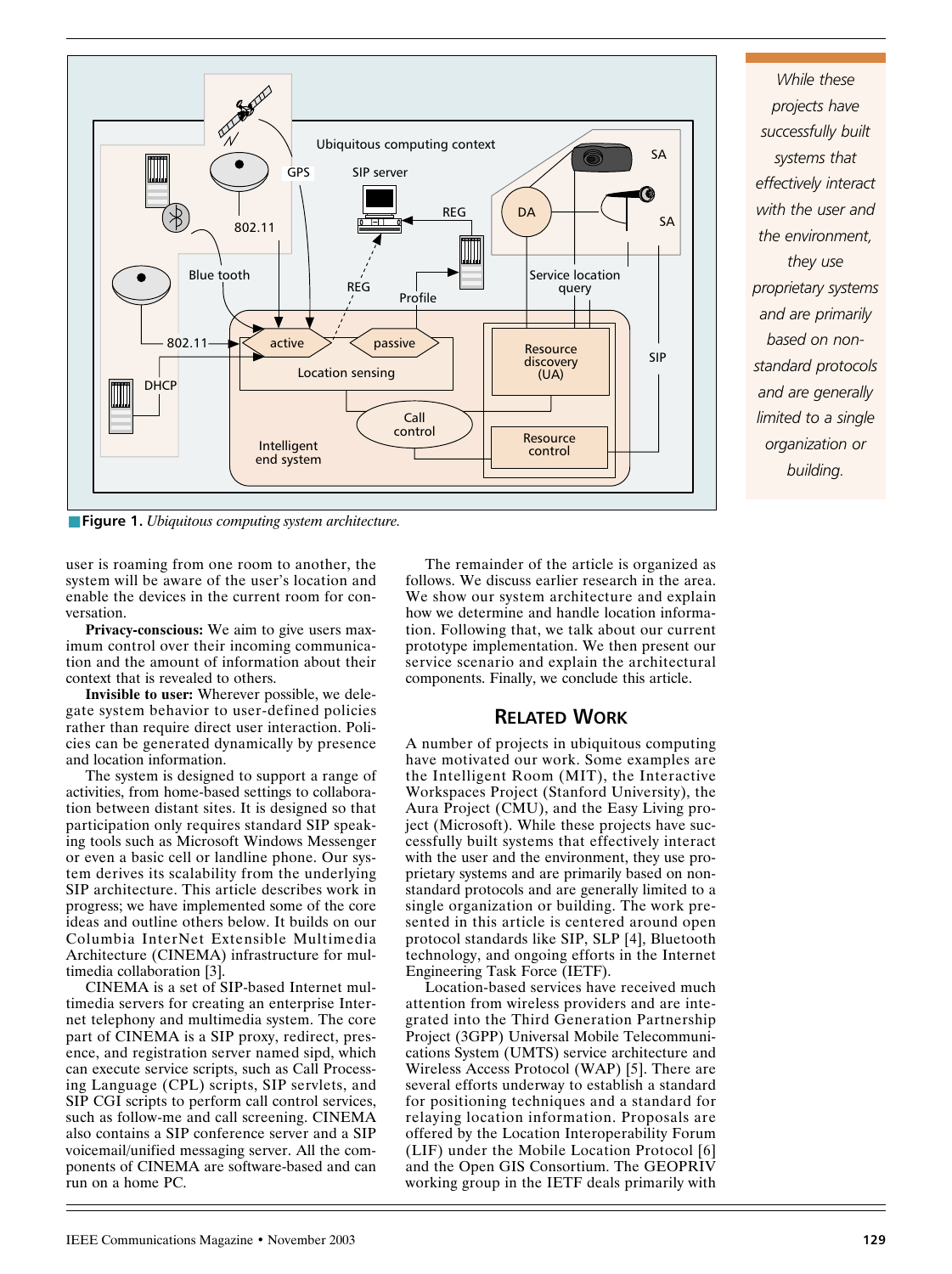*When Bluetoothenabled devices connect to our access point, they can pinpoint their current location by querying information from our location profile. We created a LOC service in the SDP server where context aware information can be extracted in a number of ways.*

location-dependent privacy issues. Civil and categorical presence information has also been proposed by one of the authors as part of the Rich Presence Information Data Format (RPID) [7] and the DHCP option for civil location [8].

# **SYSTEM ARCHITECTURE**

As shown in Fig. 1, the system involves the context around the user and the intelligent end system the user holds. The ubiquitous computing context provides location information and multimedia resources to users. The intelligent end system interacts with the context, and retrieves the location and resource information, transfers the information to the SIP server, and controls the resources in the context. The intelligent end system consists of three core components: location sensing, resource discovery and management, and call control. The call control part receives events from and sends control commands to the other two parts. We describe each component in detail below.

# **LOCATION SENSING AND LOCATION-BASED SERVICES**

#### **DETERMINING USER LOCATION**

We support a wide variety of location techniques, depending on what is available in the local environment.

There are two modes for dealing with location. In the first, a mobile device determines its own location and announces it to other system components that need the information. For example, the device can use GPS or measure the field strength of wireless access points [9]. GPS does not work well indoors, and few devices have GPS capabilities. To determine location information by measuring field strength requires at least two wireless access points; however, a residential setting usually has only one access point. Thus,the method is not applicable for home networks.

For home networks we consider it a better approach to use location beacons to announce the current location information. This works well as long as the coverage region of a beacon corresponds roughly to the desired location accuracy. For example, indoors it is usually sufficient to know which room a person is in. We use three different location beacons in our prototype: Bluetooth beacons, infrared/radio frequency (IR/RF) programmable badges, and DHCP extended with location information.

For Bluetooth-enabled devices, we have implemented a simple location profile using the service discovery protocol (SDP) of Bluetooth. When Bluetooth-enabled devices connect to our access point, they can pinpoint their current location by querying information from our location profile. We created a LOC service in the SDP server where context-aware information can be extracted in a number of ways (e.g., SDP text field, OBEX exchange, and sockets).

We have built small IR/RF programmable badges that are capable of sending a unique identifier to an access point. Once the access point recognizes that a user has entered a room, it can forward this event into our system, along with the location information indicating where the user was seen. The event can then trigger some services, such as turning on the lights when a user enters a room.

We have also enhanced a common opensource DHCP server, ISC's dhcpd, with location information [8]. The server can operate in two modes, providing either server or jack location. Without knowledge of the local Ethernet wiring plan, the server simply indicates the region it serves, such as a campus or building. For more precise information we are adding a backtracking mechanism, where the server takes the medium access control (MAC) address provided by the DHCP client and traces it to a particular Ethernet switch port via the Cisco Discovery Protocol (CDP) and SNMP bridge table walks. It then consults an administrative port-to-room database that records the location of the Ethernet jack for each switch port.

These techniques have the advantage of requiring little user interaction, but they do require that the user carry a PDA, a laptop, or our programmable badge. We complement these techniques with token-based systems where users explicitly log into a room with a magnetic swipe card such as a library ID or credit card, an iButton hardware token, or a smart card. This mode may also be more acceptable for users who can readily maintain tight control of when and where they update their location information.

#### **LOCATION INFORMATION**

Most location systems deliver geographic (longitude, latitude, altitude, heading) coordinates or, sometimes, civil location information such as street addresses. However, this often reveals too much information, but offers too little context. In many cases, others do not really need to know the precise place where somebody is located, but rather want to know what kind of communication is appropriate for the location. Thus, we have our location beacons deliver location attributes that mobile devices can then pass on as part of their presence information. We distinguish [7] a number of place types, such as *home*, *office*, and *public*, as well as a privacy classification into *public*, *private*, or *quiet* to indicate whether communication is likely to be overheard or audio communication is considered undesirable.

In a home environment, it is desirable to deliver room information by the type of room, such as *bedroom*, *living room*, or *kitchen*, or the names assigned by the home owner. For example, a home owner can use his/her kids' names for their rooms. This enables services such as being *quiet* near a nursery after a certain time.

#### **LOCATION-BASED SERVICES**

Our system uses location information in three ways: it triggers automated behavior, becomes part of presence information revealed to selected watchers, and governs communication behavior. All three uses are derived from location-enhanced presence information.

SIP devices can upload their location information, including room (name or function information), civil (country, street, and community), categorical (e.g., movie theatre), and behavioral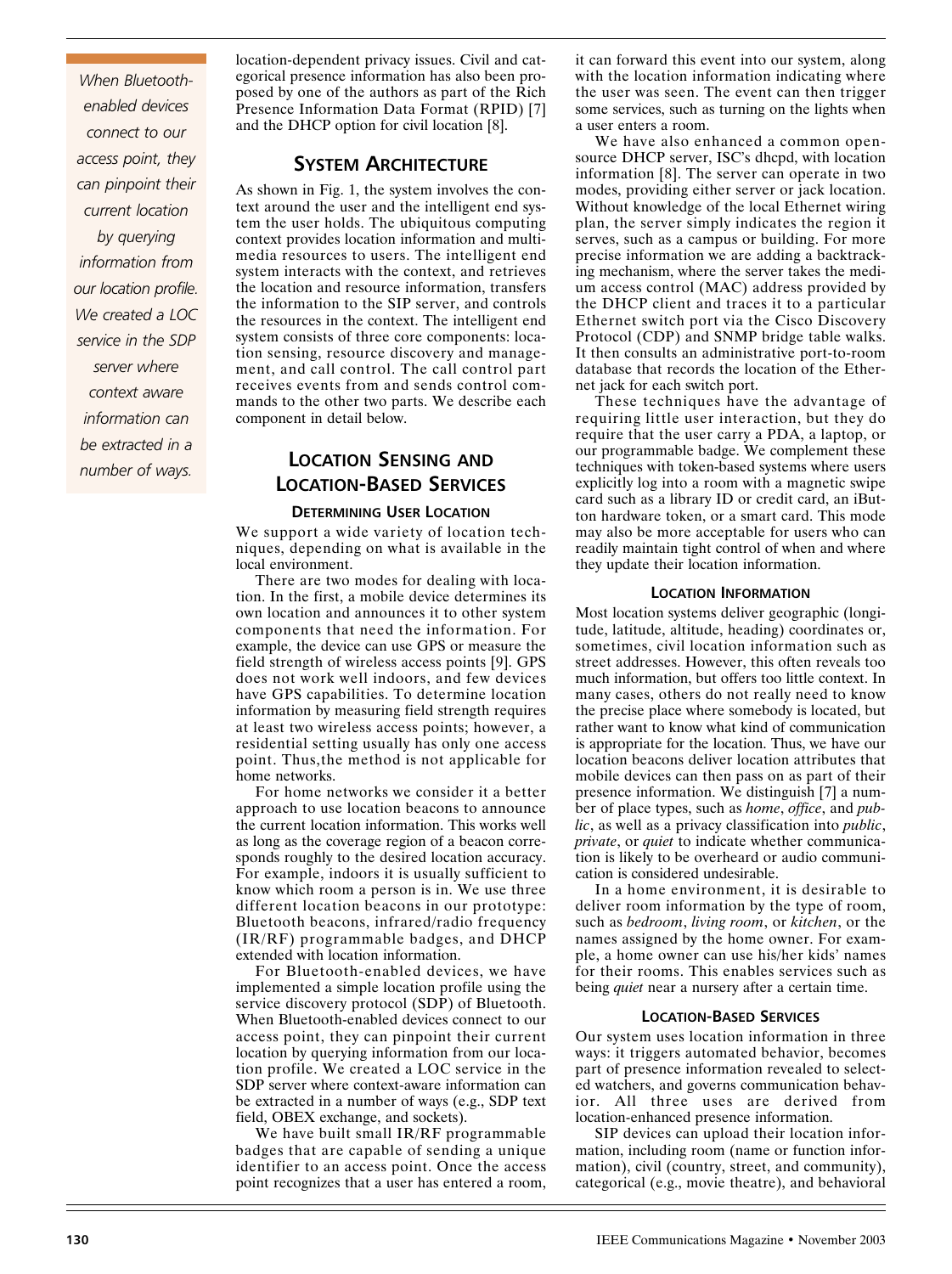(e.g., quiet) descriptions, via the SIP REGISTER and PUBLISH mechanisms. The information is kept at the user's presence agent and becomes part of the user's presence information.

Other entities, so-called *watchers*, subscribe to this information. Watchers can be family members, friends, and colleagues, but also software applications that take presence information and translate it into call filtering behavior, such as rejecting or forwarding communication attempts.

The third type of watchers are software agents that control devices in rooms [10]. We have made a number of devices controllable, such as a CD player and radio, a lava lamp, and room lights. Devices either have their own network interface or are controlled through a PC in the room, typically via a serial port or X10 controller. With device control, the lights in a room can automatically be turned on or off based on whether people are present. The control behavior is freely programmable using one of the aforementioned scripting languages.

We are exploring two control modes: usercentric and device-centric. In user-centric mode, each user maintains a service script that listens for location presence updates for itself. The location updates contain the civil address as well as the location's service domain (e.g., examplehotel.com). If the user is reported to be in a new location, the service script queries the SLP server for that domain for the devices located in the room, selecting the types of devices for which the user has defined preferences. For example, it might determine that a particular location has a device of type radio with address sip:radio-712@example-hotel.com. The script, written in the LESS end-system service creation language [11], can send a SIP instant message (MESSAGE [12] or DO [13]) to that device, instructing it to tune to a particular radio station.

In device-centric mode, devices subscribe to user presence and store user preferences. The device then acts on the notification and changes the device state. Multiple devices (e.g., within a building) can share a single preference database and use SIP MESSAGE or DO commands to send control commands to the controllers or devices.

# **RESOURCE DISCOVERY AND CONTROL**

#### **RESOURCE DISCOVERY USING SLP**

Service discovery is an essential step in mobile computing if a user with a wirelessly connected device enters a new environment and wants to use services in the surrounding area. In our scenario we decided to use SLP [4] as a service discovery protocol for a number of different reasons. First, SLP is an open standard. Second, the query language of SLP is fairly capable. It allows not only simple matching for equality or prefixes of names, but also comparisons with mathematical operators such as  $\le$  and  $\ge$ , particularly interesting when used with location-based services. We find this one of the most important requirements for query language features employed in service discovery. Using this query language, we can easily search for services within a given area.

### **BACK-TO-BACK USER AGENT FOR RESOURCE CONTROL**

With available resources discovered, there must be a way to utilize the resources. For example, a user should be able to use his/her PDA to instruct an echo-canceling microphone in the context to start recording and send packets to a certain address, and to enable a wall hanging plasma display to accept packets and play video streams. In a SIP environment, a secure and flexible way to utilize the resources in an environment is to have the visitor's device work as a SIP back-to-back user agent (B2BUA) and follow the third-party call control architecture [14] to control the devices. "A back-to-back user agent is a logical entity that receives a request and processes it as a user agent server (UAS). In order to determine how the request should be answered, it acts as a user agent client (UAC) and generates requests [15]." For an incoming call, the visitor's PDA generates calls to the resources with necessary information (e.g., the remote party's SDP [16] information). All calls to the resources must go through the visited domain SIP server for authentication and authorization. The resources in the context automatically accept the authenticated and authorized calls, send their own information (e.g., IP address and port number for receiving packets) to the B2BUA, and start communication with the remote party. On receiving the resources' information, the B2BUA uses the information in its response to the remote party.

# **CALL CONTROL**

#### **EVENT-TRIGGERED ACTIONS**

Actions can be triggered by the events received from the location sensing and the service discovery parts, or the inbound or outbound calls, or the presence information. The actions can be described by CPL scripts, SIP servlets, or SIP CGI scripts. The actions can be executed in network servers, such as SIP proxy servers, or users' end systems. The call control module of the network server or end system executes the action scripts and sends control messages to related network components, such as an echo-canceling microphone in a user's environment.

#### **EVENTS**

Events are one of the core abstractions in our ubiquitous computing architecture. We use them to propagate information about the presence of people and devices. When a user enters a room with a device containing the user's identification, such as one of our badges, an access point located in the room will sense the presence of the badge, read the serial number from the device, map it to the user's identifier, and propagate a presence detection message to a presence server located in the network. Similar behavior can be expected if a user authenticates him/herself with the environment using another passive device like a swipe card or a simple iButton where neither of the devices has the capability to actively send a message.

We use the SIP event framework [2] for event transmission. The framework defines mecha-

*enters a room with a device containing the user's identification, an access point located in the room will sense the presence of the badge, read the serial number from the device, map it to the user's identifier, and propagate a presence detection message to a presence server located in the network.*

*When a user*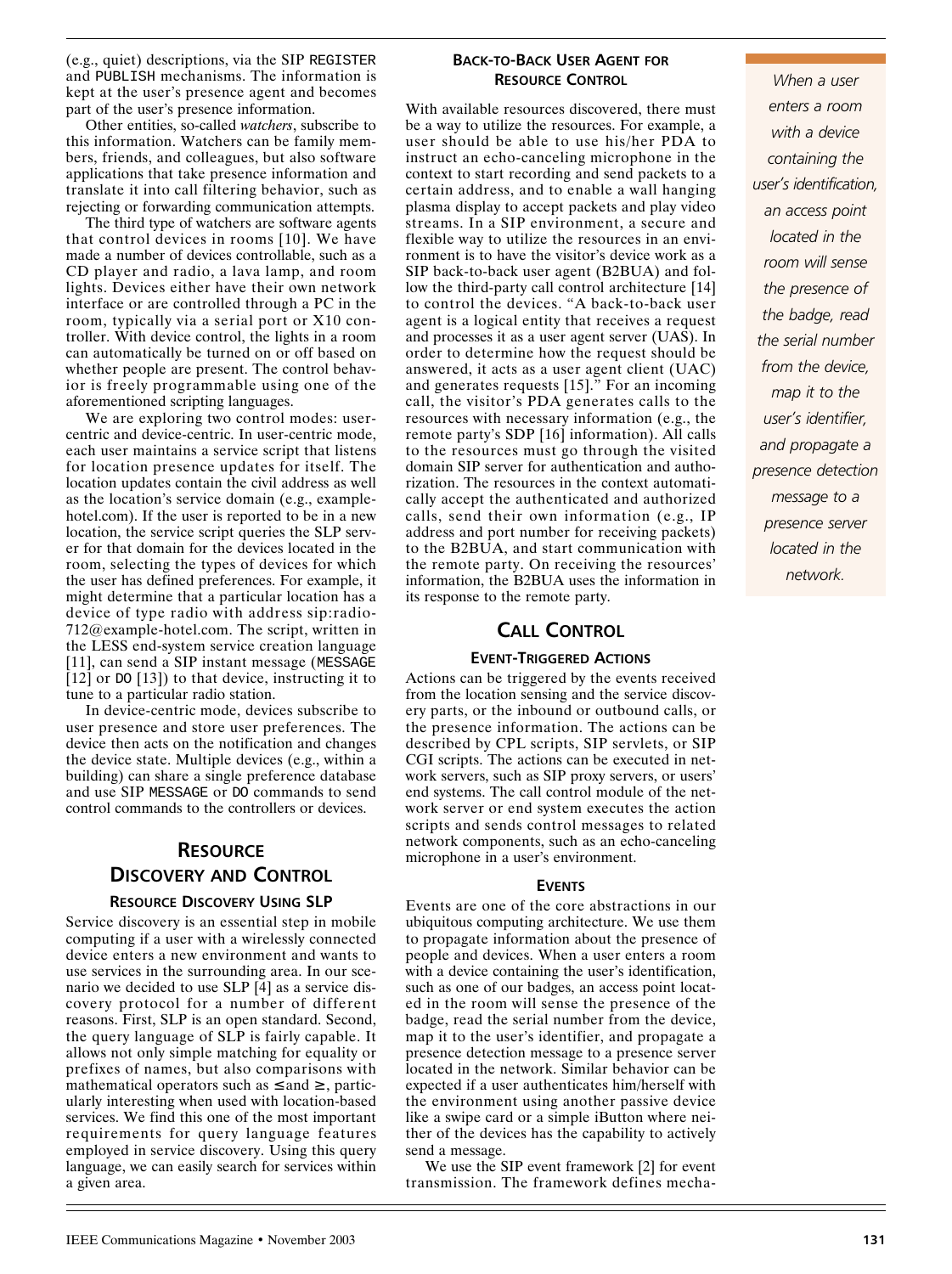*Already, SIP for instant messaging and presence offers mechanisms to restrict subscribing to presence information, but this is a binary decision that is too coarse-grained for location information.*

nisms for transferring detailed status information, the kind of place the user is in (e.g., home, office), and the location-dependent privacy model the user is holding (e.g., whether a person is allowed to make outgoing calls). Generally it contains additional information we use to dynamically enforce policies depending on the user's current local restrictions. When the call control part receives an event, it will perform CPL, SIP CGI, or SIP servlet scripts accordingly.

#### **CONTROL MESSAGING USING SIP, HTTP, AND SOAP**

We propose that devices be controlled using existing control protocols. There are at least three choices: SIP, HTTP, and SOAP [17].

Both SIP DO and MESSAGE methods can be used for device control. The SIP MESSAGE method was originally designed for text-based instant messaging between human users; however, we consider sending a control message, say, "turn on the lights," to a device not fundamentally different from talking to a people, except for the message content type. The message content could be an XML document for complicated devices such as stereos, pan-tilt-zoom video cameras, and projectors, or a simple command such as on and off for basic devices like lights and blinds. One major advantage of the SIP approach is that the SIP proxy infrastructure can map a generic long-term-stable identifier such as sip:lamp@cs.columbia.edu into a current IP address and port.

HTTP offers a second approach, with the request encoded as URI query parameters, as in http://www.example.com/light?op=on. Normal HTTP user authentication can then be used to restrict access to devices.

SOAP, the third approach, is the most powerful, but also adds the most implementation complexity.

A single device can easily be accessible by all three mechanisms. The SLP entry enumerates all service interfaces. In the user-centric approach, the device interface needs to ensure that actions initiated by different users do not interfere with each other. For a device-centric approach, the device controller can more readily devise a priority algorithm that, for example, keeps the setting to the one preferred by the first person entering the room.

# **ACCESS CONTROL**

Remote control of devices and access to services can expose the infrastructure to significant risk. For example, we do not want to allow random strangers to turn the home video camera into a surveillance camera or turn the lights off.

Three security models are plausible. In the first one, users and visitors are explicitly registered with the local SIP server, obtaining a suitable shared secret or, if a public key infrastructure exists, simply verifying their identity against a local access list with an expiration date. Unfortunately, manually enrolling and removing users is tedious, but can be simplified by automating enrollment with physical tokens such as swipe or smart cards, as described earlier. Also, someone should not be granted access to the equipment when returning home just because this person visited a room.

A second mechanism employs cross-domain authentication, authorization, and accounting (AAA). When user alice@example.com visits visited.com, the visited domain queries the AAA server, using RADIUS or DIAMETER, in the example.com domain and ascertains that Alice is a valid user in her home domain. This approach requires some kind of roaming agreement between domains.

A third approach makes use of location information. A user who is physically in the visited domain can probably already manipulate the equipment, so it does not add much vulnerability to grant control protocol access to those in the room. For example, the Bluetooth location server can tell the user a secret that is tied to the visitor's temporary network address or public key identity, somewhat similar to a Kerberos ticket. The ticket can then be used in call requests or control messages.

# **PRIVACY**

Location information is highly sensitive. Thus, users will be reluctant to allow a system to acquire such information unless they can tightly control who obtains this information under what circumstances. Already, SIP for instant messaging and presence offers mechanisms to restrict subscribing to presence information, but this is a binary decision that is too coarse-grained for location information.

We are currently designing privacy extensions to the call processing language that make it easy for a user to construct privacy profiles that satisfy the IETF GEOPRIV requirements [18]. For example, a user might restrict delivery of location information by location ("in home only"), information content ("time zone only"), time of day ("night only"), or subscriber ("family member only"). Some forms of mutuality might also be factored in, but it is hard to determine whether the watcher actually reveals the information he/she promises.

# **PROTOTYPE IMPLEMENTATION**

We base our implementation on the CINEMA system and have implemented a service that can customize the laboratory environment based on a person's preferences in the laboratory.

#### **THE CINEMA SYSTEM**

The Columbia InterNet Extensible Multimedia Architecture (CINEMA) has been developed with the intention to replace the local PBX network with an IP telephony infrastructure. It contains SIP components such as SIP proxy, redirect, presence and registration server (sipd), SIP voicemail server, and SIP conference server. In addition, it provides a service logic execution environment (SLEE), allowing users to program the services they need. Users can upload CPL, SIP CGI, and SIP servlet scripts through a Web page for the services. The capabilities of CINE-MA make it a suitable platform for our ubiquitous computing architecture. Sipd can keep track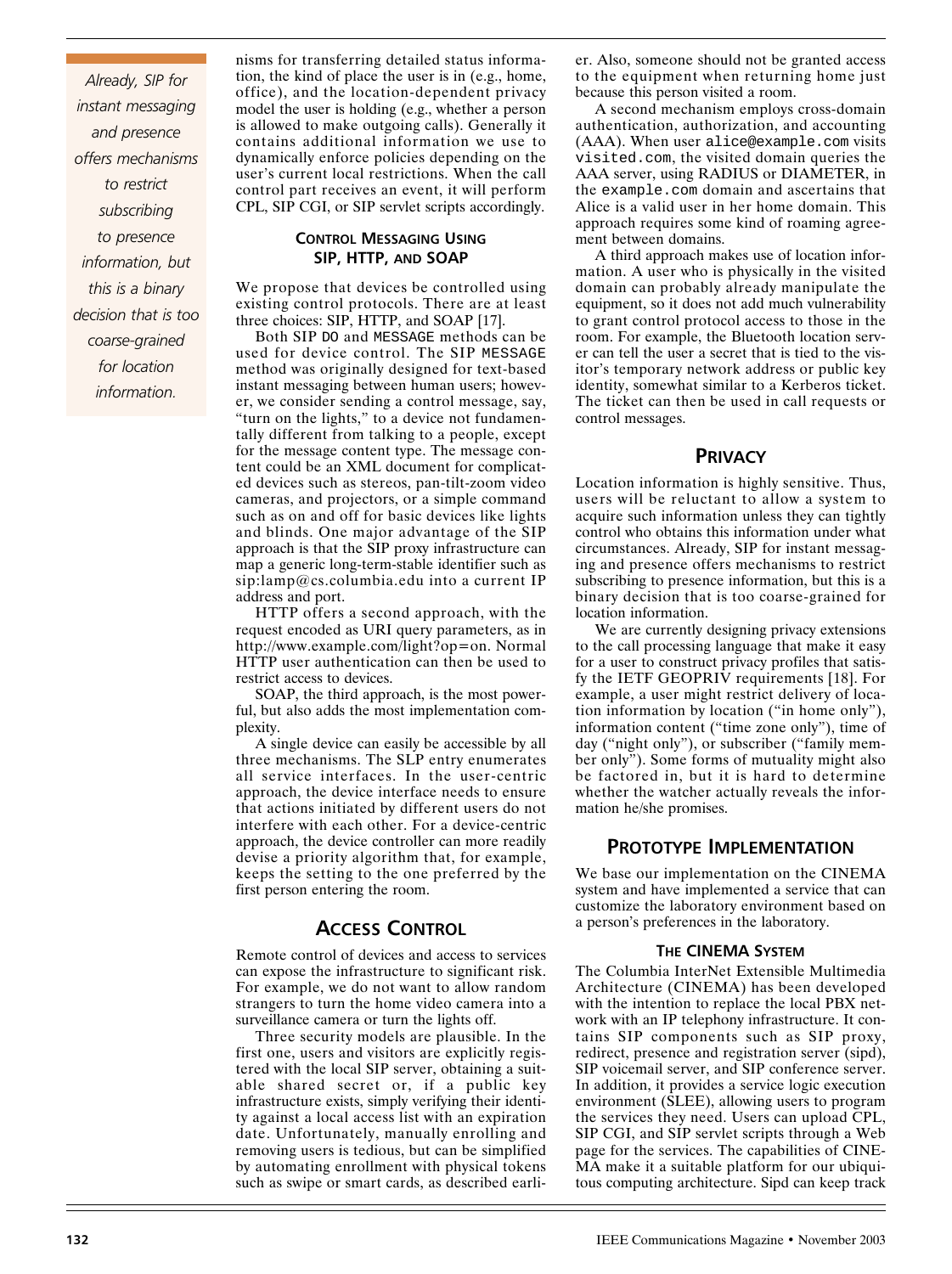

■ **Figure 2.** *SIP-based ubiquitous computing in a hotel.* 

of the users' registration and location information. It can also perform authentication for access to available services. The programmability of services allows users to easily perform location-based call control services.

Using the Web interface of CINEMA, users can customize their services. We have added configuration pages for administrators to manage rooms and access to rooms for individuals, and pages for users to add their own credentials to the system.

#### **CUSTOMIZED LABORATORY ENVIRONMENT**

We have implemented a service prototype that allows our laboratory members to customize their working environment automatically. When a member enters the room and puts his/her iButton into a reader or swipes his/her identification card, the member's identity is sent to sipd, the registrar in the CINEMA system. The CINEMA system will then notify a device controller, which has subscribed to the user's presence information. The device controller can then send a SIP MESSAGE request to a device gateway, which translates SIP messages to IR or X10 control signals. The SIP MESSAGE request contains command such as on, off, or AM 1010KHZ to turn the stereo on or off or tune the channel, respectively. Users can customize their preferred working environment from a Web page. In our implementation we use a Slink-e device to send IR signals to control a stereo with CD player, and use an X10 device controller to control a lamp in the laboratory.

In addition to a customized laboratory environment, we also developed a client application that can automatically detect its current location by either querying the DHCP server for location information or using the Bluetooth location profile. The location information is then applied to the service discovery step and used as a query parameter to find nearby resources. Our SIP user agent can then use the available resources for multimedia conversation.

#### **SERVICE EXAMPLES**

Figure 2 shows an example of a hotel environment with a SIP-based ubiquitous computing configuration. In this configuration, the network environment of the hotel is the *visited domain*, and the environment containing the visitor's profile is the *home domain*. In the visited domain, the Bluetooth access point sends location information, such as the hotel room number, to the visitor's device. The SLP server provides information about available services, such as the SIP addresses of the audio and video devices in the visitor's room, to the visitor's device. The SIP server in the visited domain can contact the home domain AAA server to authenticate the visitor and perform authorization to use available services in the context. For example, the SIP server may allow the visitor to use the devices in his/her own room, but not the devices in the hotel conference room. The home domain SIP server may host call control service scripts. The visitor's device should send its location information to the home domain SIP server so that the server can make a location-based call routing decision.

Figure 3 shows the protocol messages

*We have implemented a service prototype that allows our laboratory members to customize their working environment automatically. When a member enters the room and puts his/her iButton into a reader or swipes his/her identification card, the member's identity is sent to sipd, the registrar in the CINEMA system.*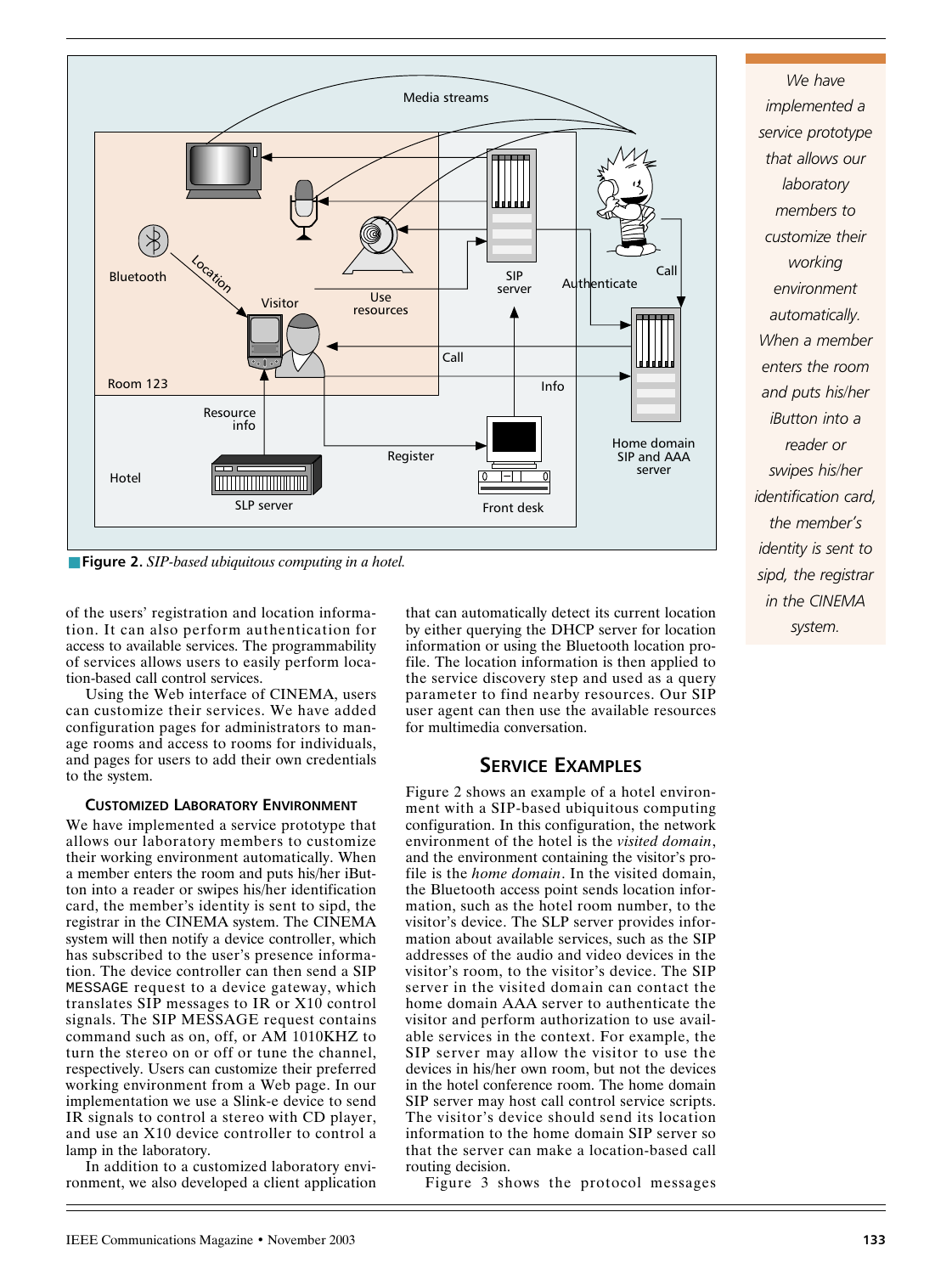*the hotel.com domain has a roaming agreement with the nyu.edu domain and thus authenticates Alice. With the AAA authorization in hand, the hotel SIP server will permit the INVITE to reach the camera and display, which will automatically join the call in progress.*



■ **Figure 3.** *Session setup using the visited domain camera.* 

exchanged when Alice, sip:alice@nyu.edu, is in a hotel room and accepts an incoming call.

When Alice enters the hotel, she first registers with the front desk. The hotel SIP server now has her information (e.g., her SIP address and room number). The SIP server will allow her to access the resources in her room. When she enters her room, her PDA first acquires location information from the local Bluetooth server, which can also work as the access point to the Internet. The Bluetooth message indicates the room number and service domain, here hotel.com. Alice sends out an SLP query to the SLP server for this domain and finds out that the room has a network-attached camera, with SIP address camera@hotel.com, and a video display, video@hotel.com.

Alice conveys her new location to her home SIP server via REGISTER and indicates via the caller preferences mechanism that she is now capable of sending and receiving video.

When a remote caller, Bob, tries to invite Alice to a video session, using a SIP INVITE request, Alice's home domain SIP server forwards the call to her PDA. Using third-party call control, Alice sends an INVITE to the network-attached camera and display, with Bob's address in the session description. The INVITE request traverses the hotel SIP server in the hotel.com domain. Since Alice has registered at the front desk, she is authorized to use the resources in her room. However, the SIP server in the hotel.com domain does not have Alice's credentials for authentication; it consults Alice's home domain AAA server. In our example, the hotel.com domain has a roaming agreement with the nyu.edu domain and thus authenticates Alice. With the AAA authorization in hand, the hotel SIP server will permit the INVITE to reach the camera and display, which will automatically join the call in progress.

# **CONCLUSION AND FUTURE WORK**

We have presented a global-scale ubiquitous computing architecture based on open standards like SIP and SLP. We also show how location information can be acquired in our system and how the information is used to augment end system capabilities and change device behavior using location-aware user preferences. We have